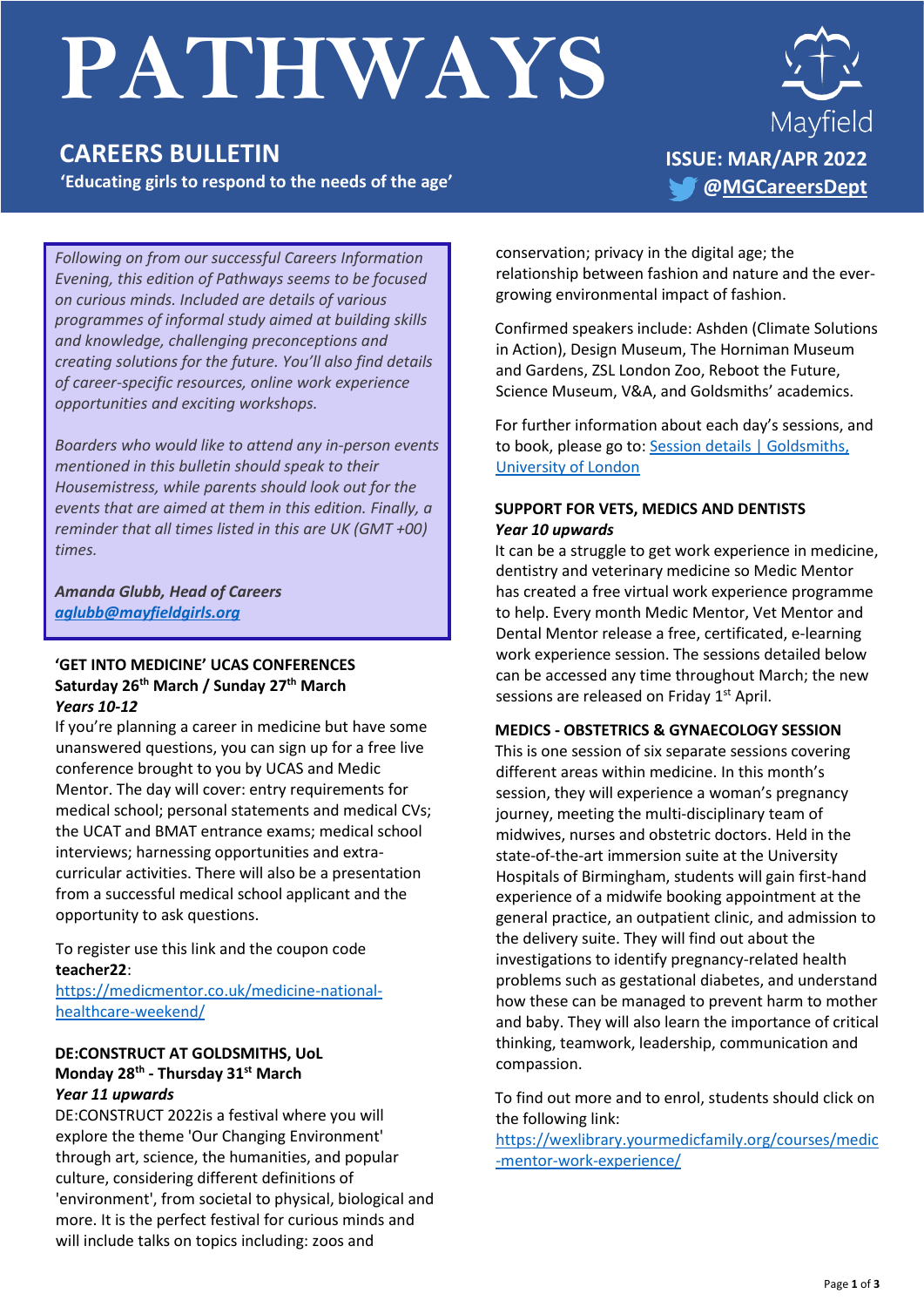# **PATHWAYS**

## **CAREERS BULLETIN**

**'Educating girls to respond to the needs of the age'** 



#### **VETS - EQUINE VETERINARY MEDICINE SESSION**

This is one session of six separate sessions covering different areas within veterinary medicine. In this session an equine vet covers the fundamentals of equine clinical practice and general horse care.

To find out more and to enrol, students should click on the following link:

[https://wexlibrary.yourmedicfamily.org/courses/vet](https://wexlibrary.yourmedicfamily.org/courses/vet-mentor-clinical-equine-practice/)[mentor-clinical-equine-practice/](https://wexlibrary.yourmedicfamily.org/courses/vet-mentor-clinical-equine-practice/)

#### **DENTISTS - PAEDIATRIC & SURGICAL DENTISTRY SESSION**

This is one session of four separate sessions covering different areas within dentistry. Students will see a range of child and adult patient consultations. This includes a possible oral cancer diagnosis, aesthetic solutions and child safeguarding concerns. There will be debriefing sessions of each of the cases.

To find out more and to enrol, students should click on the following link:

[https://wexlibrary.yourmedicfamily.org/courses/denta](https://wexlibrary.yourmedicfamily.org/courses/dental-mentor-work-) [l-mentor-work-](https://wexlibrary.yourmedicfamily.org/courses/dental-mentor-work-)

#### **NEW COLLEGE OF THE HUMANITIES – TASTER LECTURES AND WORKSHOPS Starting Monday 21st March** *Year 12*

NCH are running free taster lectures in a range of subjects including Philosophy, Psychology, International Relations, English, History, Art History, Data Science, Economics and Creative Writing. Even if you don't wish to apply to NCH, attending lectures of this type broadens your knowledge of a subject you may be interested in pursuing at university and gives you something to reflect on and talk about in your personal statement or at interview. For more information and to book your place go to: Taster Lectures - [New College of the Humanities](https://www.nchlondon.ac.uk/study/visit-us/ug-events/taster-lectures/)  [\(nchlondon.ac.uk\)](https://www.nchlondon.ac.uk/study/visit-us/ug-events/taster-lectures/)

#### **COMPETITION - 'MY CAREER, MY VISION'**  *Year 8 upwards*

Career-training provider, InvestIN, are inviting students aged 12-18 to submit an image depicting their dream career with an accompanying caption. The image can take any form - a photograph, drawing, graphic design, or anything else - as long as it has been created by the

student and clearly depicts the career of their dreams. With creativity highly encouraged, the deadline for entry is **Friday 8th April**. Students can enter this link: [My Career, My Vision: InvestIN's Careers Week](https://investin.org/blogs/news/careers-week-competition?utm_source=UK+SCHOOLS+MASTER&utm_campaign=9d91cb935c-bankersschoolmar_COPY_01&utm_medium=email&utm_term=0_bfccb03bbd-9d91cb935c-137542163&mc_cid=9d91cb935c&mc_eid=adbd51d5dd)  [Competition | InvestIN](https://investin.org/blogs/news/careers-week-competition?utm_source=UK+SCHOOLS+MASTER&utm_campaign=9d91cb935c-bankersschoolmar_COPY_01&utm_medium=email&utm_term=0_bfccb03bbd-9d91cb935c-137542163&mc_cid=9d91cb935c&mc_eid=adbd51d5dd)

#### **PILOT CAREERS LIVE Saturday 9th April** *Year 10 upwards*

Currently fewer than 6% of pilots worldwide are female but things are changing and, if you're interested in becoming a pilot, this may be the show for you. Held at London Heathrow Terminal 5, Pilot Careers Live is Europe's largest independent flight training exhibition. The event will cover every aspect of what it takes to become a professional pilot, including careers with the RAF or combining pilot training with a university degree. For more information and to book either your in-person or virtual place, go to: [London](https://www.pilotcareernews.com/live/london-2022/)  2022 - [Pilot Career News : Pilot Career News](https://www.pilotcareernews.com/live/london-2022/)

#### **FOR CAREERS IN ROBOTICS, GREEN ENGINEERING OR GAME DESIGN …**

#### *Year 10 upwards*

Skills Gap are running a series of cutting edge online workshop in areas where there is a known current skills shortage. Workshops include Careers in Hacking, AI in Finance, Nanotechnology, Robotics in Space, Blockchain and Cryptocurrencies, and Astrophysics.

For full details of all the workshops, and to book, go to: [Workshops | Skills Gap](https://www.skillsgap.tech/workshops)

### **SUMMER LAW SCHOOL Various dates in July and August**

*Year 11 upwards*

The Summer Law School will give young people interested in pursuing law as a career or at university an in-depth introduction to every aspect of the legal world. The programme will be divided into three parts:

- 1. Criminal law (including inchoate offences), advocacy skills, family law and jurisprudence;
- 2. Contract law, civil wrongs (including defamation), corporate law and insolvency law;
- 3. International law, human rights, and constitutional law.

Students can book for one, two or all three parts. For more information go to: [Summer Law School -](https://debatechamber.com/project/summer-law-school/) Debate [Chamber](https://debatechamber.com/project/summer-law-school/)